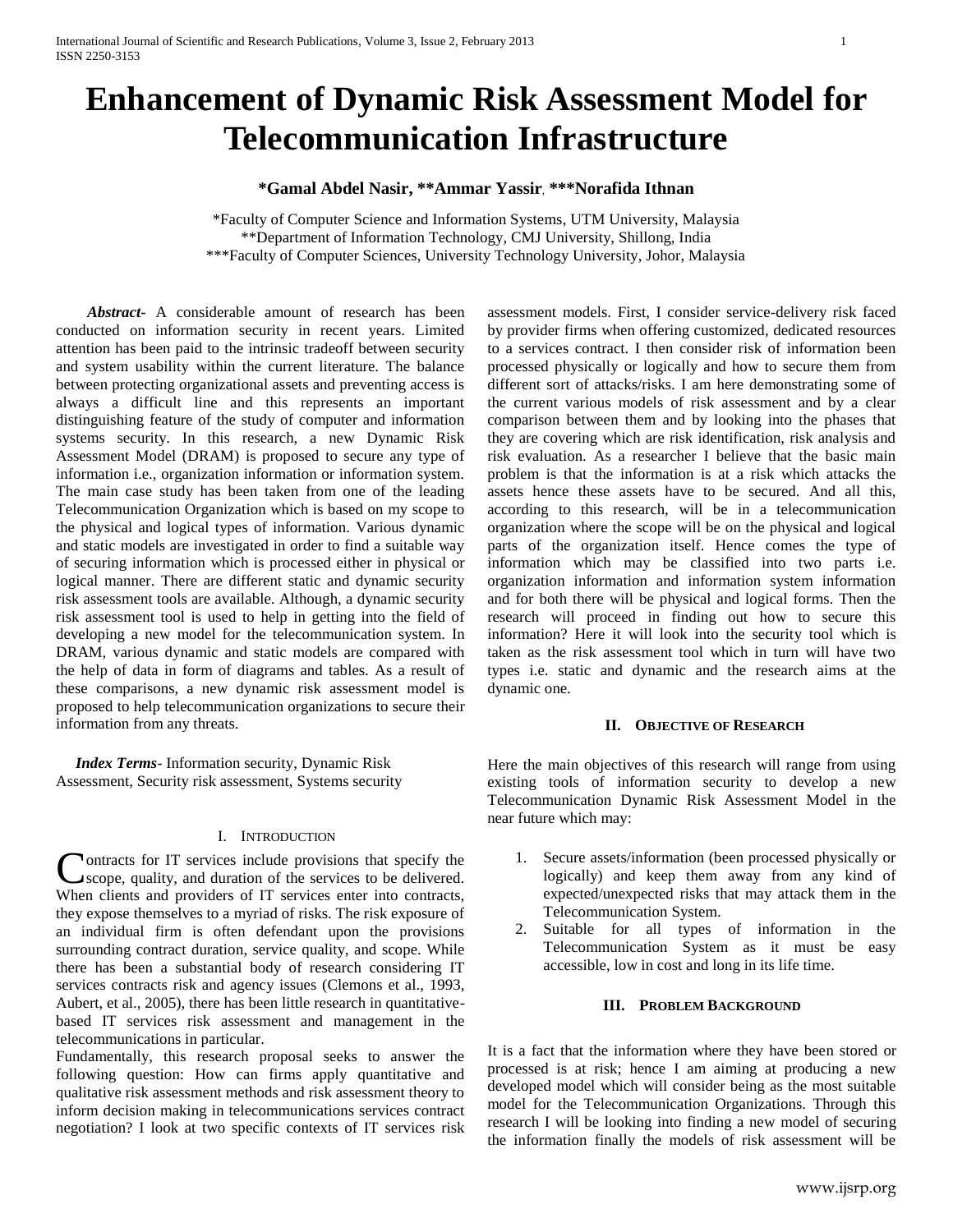looked into deeply and compared as a diagrammatical and tabular format will be formed for the dynamic risk assessment models and the static risk assessment models and hence as a result of this comparison the research will come out with a new dynamic risk assessment model which will be taken for the main case study in this research i.e. the telecommunication organization and this new dynamic risk assessment model may then been given a new name as telecommunication dynamic risk assessment model.

# **IV. PROBLEM STATEMENT**

Basically the main problem is that there exists a risk which attacks the assets/information hence this assets/information has to be secured. And all this, according to this research, will be in a Telecommunication Organization. In order to address the research problems stated in the problem background section, this main problem hopefully will be solved by answering the following research questions:

- 1) What is the scope of the Dynamic Risk Assessment Model (DRAM) within the Telecommunication Organization?
- 2) What are the elements to be considered in measuring the DRAM?
- 3) What is the appropriate framework to measure DRAM based on context of Telecommunication Organization?

#### **V. RESEARCH SCOPE**

The research covers the organization information and the information system. It will be done based on the physical and logical information been stored or processed at a Telecommunication Organization. Also the feedback of this study will only focus on the side of the providers and recipients (in house providers and recipients). Therefore, the external Telecommunication System providers and external recipients are not involved in the survey and case study.

The frame work for the main problem is been stated as well as the suggested solution which leads to the main scope of the research and hence it reflects the overall objectives of this research. The frame work started from the point of stating the problem to the steps of solving it and the tool which could be used which according to this research the risk assessment tool and the dynamic one in particular. It also explains clearly the nature of the information and the source of it as it focuses on the telecommunication organization taken as the main case study from which the information may be driven. On other hand it shows the organization information and the information system information and the overlap or the intersection between them in term of common attributes on both

# **VI. LITERATURE REVIEW**

Every organization is continuously exposed to an endless number of new or changing threats and vulnerabilities that may affect its operation or the fulfillment of its objectives. Identification,

analysis and evaluation of these threats and vulnerabilities are the only way to understand and measure the impact of the risk involved and hence to decide on the appropriate measures and controls to manage them. It has to be noted, that Risk Assessment is a process that in many cases is not (at least not adequately) performed, even if Risk Management is implemented. It is one of the main objectives of ENISA to generate awareness of this fact, but also to facilitate use of Risk Assessments by providing practical examples.

#### A. IDENTIFICATION OF RISKS

This is the phase where threats, vulnerabilities and the associated risks are identified. This process has to be systematic and comprehensive enough to ensure that no risk is unwittingly excluded. It is very important that during this stage all risks are identified and recorded, regardless of the fact that some of them may already be known and likely controlled by the organization. The first step is to generate a comprehensive list of sources of threats, risks and events that might have an impact on the achievement of each of the objectives these events might prevent, degrade, delay or enhance the achievement of those objectives.

# B. ANALYSIS OF RELEVANT RISKS

Risk analysis is the phase where the level of the risk and its nature are assessed and understood. This information is the first input to decision makers on whether risks need to be treated or not and what is the most appropriate and cost-effective risk treatment methodology.

Risk analysis may involve a thorough examination of the risk sources with their positive and negative consequences also the likelihood that those consequences may occur and the factors that affect them and assessment of any existing controls or processes that tend to minimize negative risks or enhance positive risks (these controls may derive from a wider set of standards, controls or good practices selected according to a an applicability statement and may also come from previous risk treatment activities.)

The level of risk can be estimated by using statistical analysis and calculations combining impact and likelihood. Any formulas and methods for combining them must be consistent with the criteria defined when establishing the Risk Management context. This is because an event may have multiple consequences and affect different objectives, therefore consequences and likelihood need to be combined to calculate the level of risk. If no reliable or statistically reliable and relevant past data is available (kept for e.g. an incident database), other estimates may be made as long as they are appropriately communicated and approved by the decision makers. Risk analysis techniques include interviews with experts in the area of interest and questionnaires as well as use of existing models and simulations.

# C. QUALITATIVE ANALYSIS

In qualitative analysis, the magnitude and likelihood of potential consequences are presented and described in detail. The scales used can be formed or adjusted to suit the circumstances, and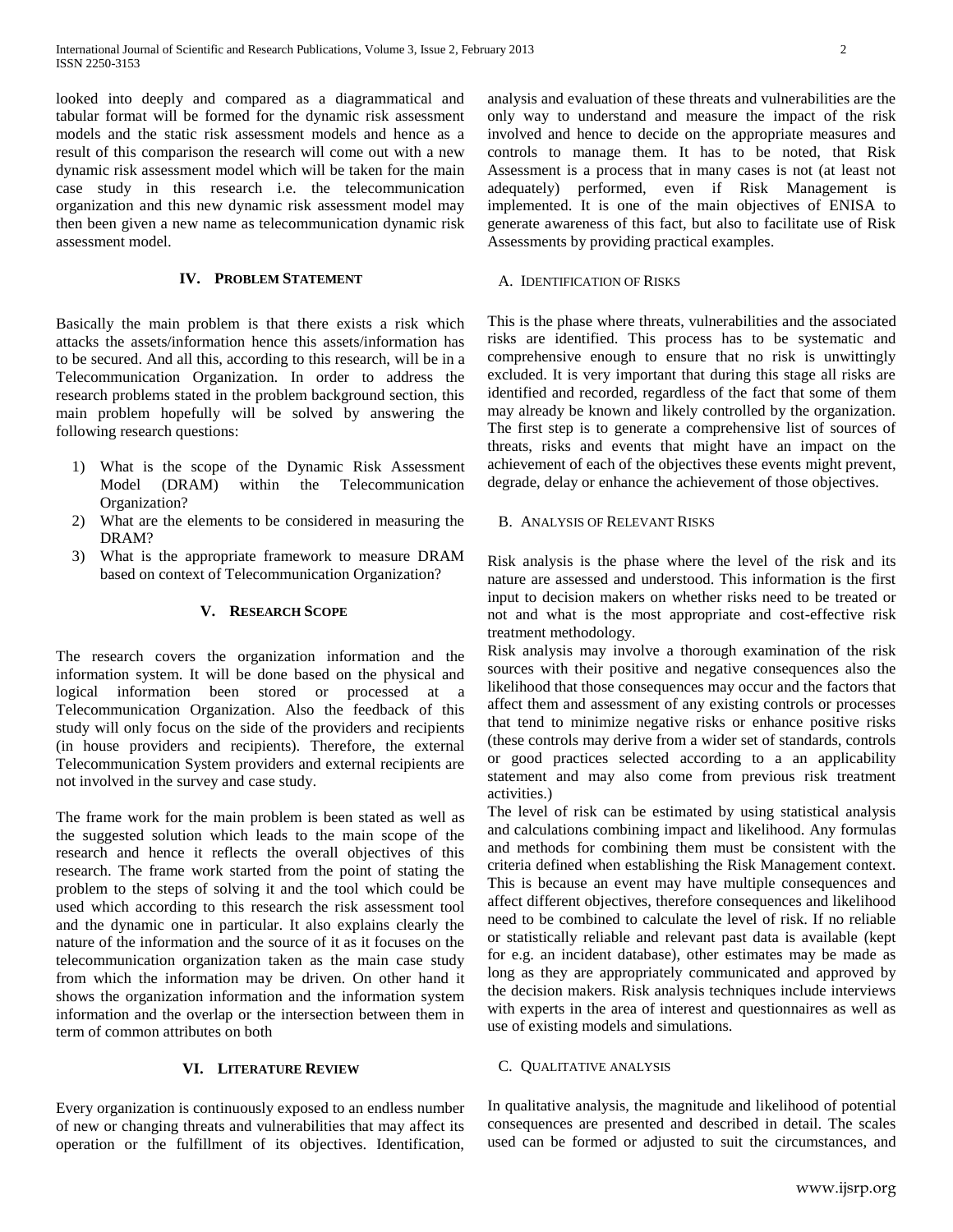different descriptions may be used for different risks. Qualitative analysis may be used as an initial assessment to identify risks which will be the subject of further, detailed analysis.

In quantitative analysis numerical values are assigned to both impact and likelihood. These values are derived from a variety of sources. The quality of the entire analysis depends on the accuracy of the assigned values and the validity of the statistical models used. Impact can be determined by evaluating and processing the various results of an event or by extrapolation from experimental studies or past data. As it is made clear from the above analysis, the specification of the risk level is not unique. Impact and likelihood may be expressed or combined differently, according to the type of risk and the scope and objective of the Risk Management process.

#### D. SEMI-QUANTITATIVE ANALYSIS

In semi-quantitative analysis the objective is to try to assign some values to the scales used in the qualitative assessment. These values are usually indicative and not real, which is the prerequisite of the quantitative approach. Therefore, as the value allocated to each scale is not an accurate representation of the actual magnitude of impact or likelihood, the numbers used must only be combined using a formula that recognizes the limitations or assumptions made in the description of the scales used. It should be also mentioned that the use of semi-quantitative analysis may lead to various inconsistencies due to the fact that the numbers chosen may not properly reflect analogies between risks, particularly when either consequences or likelihood are extreme.

During the risk evaluation phase decisions have to be made concerning which risks need treatment and which do not, as well as concerning on the treatment priorities. Analysts need to compare the level of risk determined during the analysis process with risk criteria established in the Risk Management context (i.e. in the risk criteria identification stage). It is important to note that in some cases the risk evaluation may lead to a decision to undertake further analysis.

The criteria used by the Risk Management team have to also take into account the organization objectives, the stakeholder views and of course the scope and objective of the Risk Management process itself.

The decisions made are usually based on the level of risk but may also be related to thresholds specified in terms of:

- consequences (e.g. impacts),
- the likelihood of events,
- The cumulative impact of a series of events that could occur simultaneously.

## **VII. RESEARCH METHODOLOGY**

This research explains the research methodology to be used in order to meet the intent objectives of this study. As a matter of principle, the expected research work requires a combination of both quantitative and qualitative research methods, the reason behind that is the nature of people's perceptions to the Telecommunication and IT industry. Based on my scope to the physical and logical types of information hence throughout this research I will be investigating, analyzing and comparing between the various dynamic and static models in order to find the suitable way of securing those information which is been processed either in a physical or logical manner, using suitable security risk assessment tool. With a deep comparison between various dynamic and static models with a help of data been processed in the form of diagrams and tables and as a result of these comparisons a new dynamic risk assessment model will be found as an output of this research. For the data collection both primary and secondary data would be sampled according to the appropriate methods; analyzing data will depend directly on the concepts of ANOVA (Analysis of Variance), and Co – Variance, as the study is explorative in nature.

#### A. SECURITY PLANNING AND POLICY

Assessing risk and making prudent decisions before the system is installed is the best approach. You can go a long way towards providing good security by establishing a security policy. A security policy is a written document that outlines what is permitted behavior on the system. Once written, it is reviewed periodically and distributed to all users of the system. No system can be fully secure, but with due diligence and attention to detail, many security threats can be mitigated.

# B. THE DIFFERENCE OF SRM FROM OTHER SECURITY **SOLUTIONS**

Security Risk Management adds value to your existing or planned security investments. It provides advanced modeling and decision-support for the network operations and security teams. SRM enables you to maintain secure networks while reducing IT workload through continuous decision-support analysis and 'what-if' simulations. As a result, SRM complements your defense in depth strategy while adding value to your current or planned security investments.

C. RESEARCH DESIGN

Since this is the initial stage of starting work on the research the research is structured in 3 different phases:

Phase 1: Literature Review and Preliminary study

Phase 2: The Pilot Study

Phase 3: The Case Study

The above phases are explained in the following tables: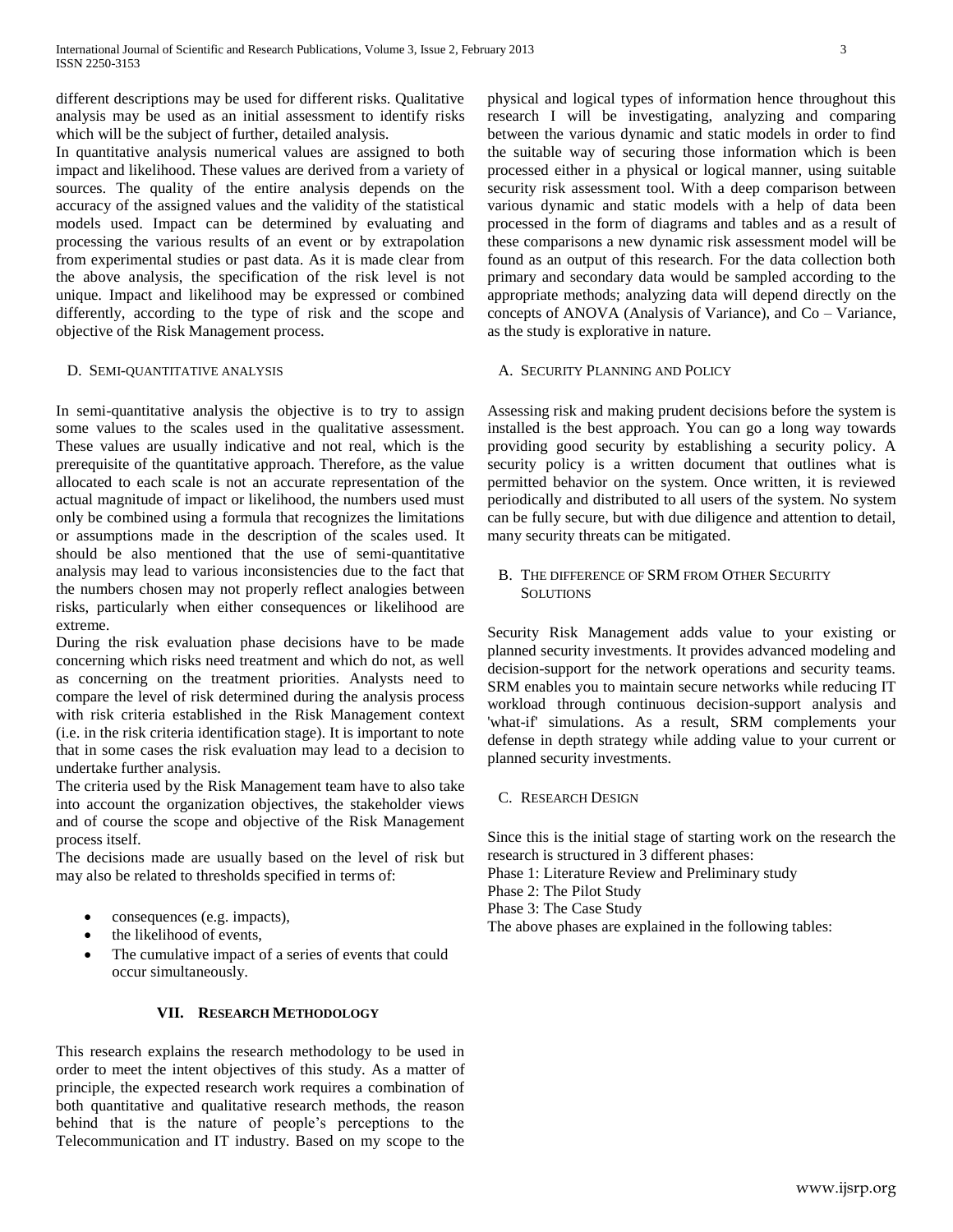TABLE 1 Literature Review And Preliminary Study

| Phase 1: Literature review and Preliminary study |                                                                                                                                |                       |                                                                                                                                                                                                     |  |  |  |  |
|--------------------------------------------------|--------------------------------------------------------------------------------------------------------------------------------|-----------------------|-----------------------------------------------------------------------------------------------------------------------------------------------------------------------------------------------------|--|--|--|--|
| <b>Activities</b>                                | <b>Objectives</b>                                                                                                              | <b>Method</b><br>Tool | <b>Deliverables</b>                                                                                                                                                                                 |  |  |  |  |
| Research<br>initiation                           | To identify the<br>research problem,<br>objectives and<br>scope                                                                |                       | Problem.<br>objectives and<br>scope                                                                                                                                                                 |  |  |  |  |
| Development<br>of research<br>plan               | To identify<br>appropriate<br>method<br>conducting the<br>research<br>To produce a<br>research plan                            |                       | Operation<br>research<br>framework<br>Detail research<br>design                                                                                                                                     |  |  |  |  |
| Review of the<br>Literature                      | To identify the<br>concepts and<br>ideas related to<br>DRAM and<br>various<br>measurement or<br>benchmarks                     |                       | Download papers<br>related on DRAM<br>List of general<br>attributes of<br>physical and<br>logical<br>information with<br>respect to the<br>organization and<br>information<br>system<br>information |  |  |  |  |
| Preliminary<br>study                             | To make a deep<br>comparisons and<br>analysis between<br>the various<br>dynamic and<br>static models<br>To design<br>interview |                       | Preliminary data<br>related to current<br>DRAM within the<br>telecommunication<br>organization                                                                                                      |  |  |  |  |

## TABLE 2 The Pilot study

| Phase 2: The Pilot study |                                                                            |                                       |                                                                             |  |  |  |
|--------------------------|----------------------------------------------------------------------------|---------------------------------------|-----------------------------------------------------------------------------|--|--|--|
| <b>Activities</b>        | <b>Objectives</b>                                                          | Method/Tool                           | <b>Deliverables</b>                                                         |  |  |  |
| Design                   | To design<br>questionnaire<br>To test the<br>generated<br>questionnaire    |                                       | Pilot<br>questionnaire                                                      |  |  |  |
| Data<br>collection       | To collect and<br>initiative for<br>DRAM<br>measurement                    | Questionnaire                         | Pilot data                                                                  |  |  |  |
| Analysis                 | To analyze data<br>using statistical<br>methods                            | Descriptive<br>statistics<br>MS Excel | Analysis result                                                             |  |  |  |
| Findings                 | To provide<br>feedback for<br>modification of<br>the preliminary<br>result |                                       | Complete<br>ensured<br>questionnaire<br>Recommendat<br>ions on<br>framework |  |  |  |

TABLE 3 The Case study

| Phase 3: The Case study |                                                                                                       |                                       |                                                                                           |  |  |  |
|-------------------------|-------------------------------------------------------------------------------------------------------|---------------------------------------|-------------------------------------------------------------------------------------------|--|--|--|
| Activities              | <b>Objectives</b>                                                                                     | Method/Tool                           | <b>Deliverables</b>                                                                       |  |  |  |
| Design                  | To design<br>interview                                                                                |                                       | Interview<br>framework                                                                    |  |  |  |
| Data<br>collection      | To conduct a case<br>study on the<br>selected<br>telecommunication<br>organization                    | Analysis and<br>Interview             | Interview<br>transcript                                                                   |  |  |  |
| Analysis                | To find out the<br>telecommunication<br>organization<br>information<br>attributes and<br>measurements | Descriptive<br>statistics<br>MS Excel | Various<br>attributes<br>related to<br>physical and<br>logical types<br>оf<br>information |  |  |  |
| Findings                | To update the<br>framework                                                                            |                                       | The revised<br>form of the<br>framework                                                   |  |  |  |

# **VIII. PRELIMINARY WORK AND RESULTS**

A. DISCUSSION & GENERAL STUDY & RESEARCH ON RISK **ASSESSMENTS** 

The bellow shown research work is an initial, could be deep, study for various and different aspects of risk assessment which provide a broad knowledge and basic information on how the risk is assessed, with regard to the information security, as it occur in different areas where the information is been processed. Here a number of case studies for different types of organizations have been taken and foxed on each of them the main reason behind which I have taken this resource "along with some other relevant resources" as a basic of this initial research is to try to study and hence explain and find out the various concepts related to information security risk assessment this will be very clear and obvious as the study involves various types of organization as well as describing the different activities to be carried out when dealing with information security risk assessment tools and methods. The different types of organizations which have been pointed out in the source itself and based on which I will try to have my basic comparison and hence try to come to a useful result which may reflects which of the risk assessment methods is suitable in common for most organizations. In my basic and study I have tried to concentrate on the risk assessment concept and to have a general if not deep study on various aspects and necessary points which may be common in every type of organization with respect to information security risk assessment such as: Distinguishing Characteristics, Initiating a Risk Assessment, Conducting and Documenting the Assessment, Data Gathering Phase and Analysis Phase. Here the study been given by "GAO/AIMD-00-33- Security Risk Assessment" is focusing on the fact that risk assessment is an essential elements of risk management. In my own view this is may be true if only linked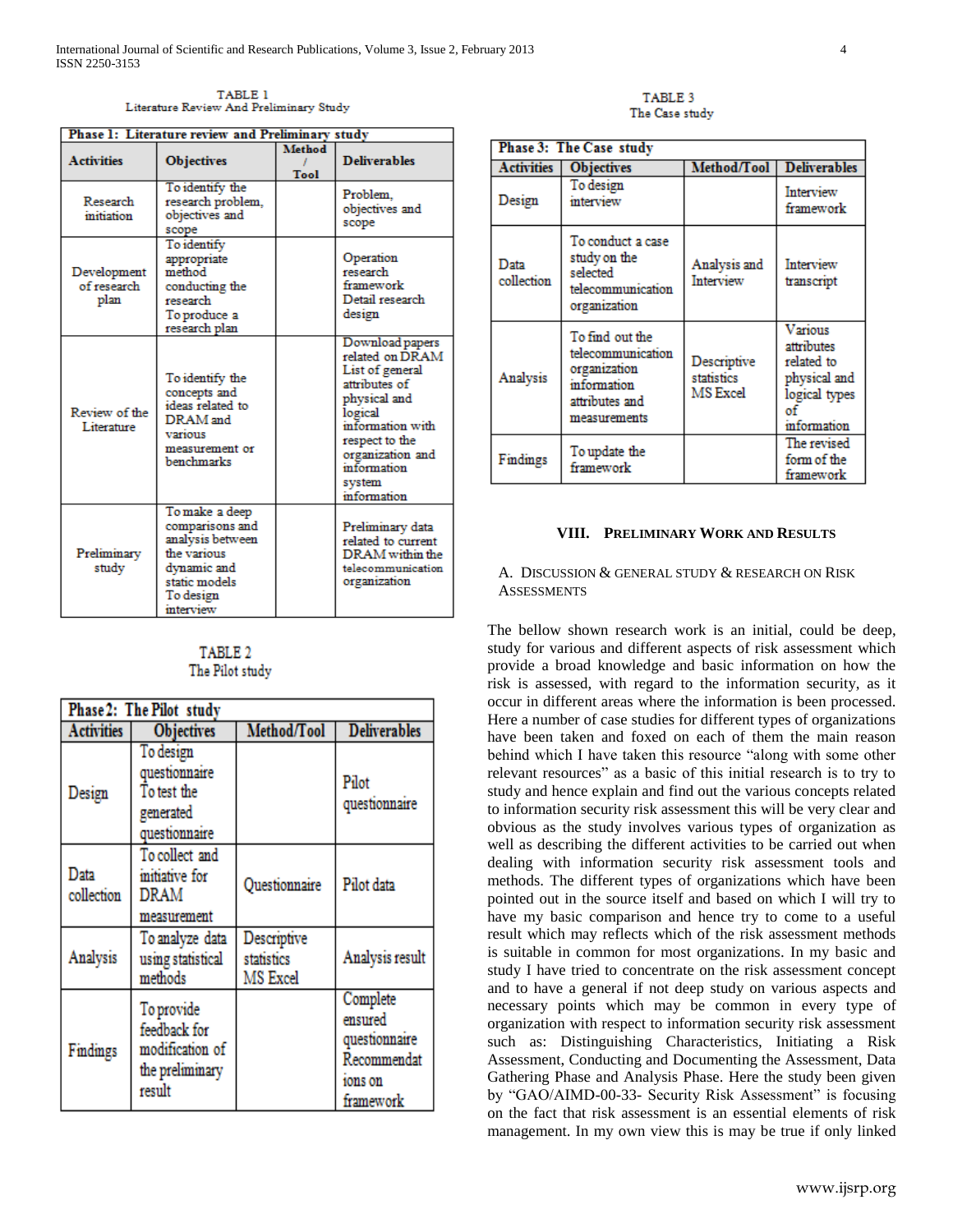with the type of risk we assess and which method we fellow in order to assess the risk? As its mentioned in this resource i.e. GAO " since risk and threats change over time it is important that organizations periodically reassess risk and reconsider the appropriateness and effectiveness of the policies and controls they have selected ". This has been clearly explained in the following Fig 1. I have included from the same source "GAO". Here in my own view and analysis I would recommend if the point is clearly mentioned as the risk management needs a kind of a risk assessment which should be able to cover the threats or even go beyond that by safeguard the information from these types of risk by introducing the dynamic risk assessment as strong tool of risk assessment or reducing the risk even we can say eliminating it to the minimum. The figure as it is given in the source "GAO" is explaining about the risk assessment cycle which ranges from controlling the risk or managing it or even assessing it in different ways and manners. (Jean Boltz, Ernest Döring, and Michael Gilmore., November 1999) The risk will be assessed as the Centre will take the job of activating the cycle as per the risk level.



Figure 1 Risk Assessment Cycle

In my own view and according to several articles which I have referred mentioning about risk assessment I strangely believe that the above risk management cycle gives a general picture of how the risk has to be assessed based on managing it rather than introducing some models of risk assessment which ,in my own view, must be dynamic in nature so as to let the Centre of the organization be able to avoid any kind of threat in respect of its nature, time and level of occurrence as the dynamic risk assessment model will provide a solid solution and will act as a real trace for the threat which may be expected to happen or likely to be happened at any time during the cycle of information passing either through the network or even in stand-alone PC.

#### A. SENSITIVE/PERSONAL INFORMATION

Sensitive information stored on mobile devices or in background databases has to be protected. We refer to sensitive information in a broader sense here, i.e., any kind of personal information (e.g., name, date of birth), including biometric identifiers (e.g., facial image, fingerprints), as well as credentials (e.g., secret keys) and information about location. Location privacy is a particularly important issue here because mobile devices constantly communicate with their environment which might allow tracking of the user's movements. The bellow shown figure may explain the overall idea with regards to the part of problem statement and some of the research methodology which will be followed. With respect to the problem statement ,as shown in Fig 2, and how the risk as a main problem for the assets/information and the solution is that those assets in the telecommunication organization should be secured whether they are in a physical or logical format in order to reach a secured organization information and information system information as well. The model of how to develop a new Risk Assessment Model to secure that assets/information in the chosen telecommunication organization is also shown.



#### **IX. CONCLUSION**